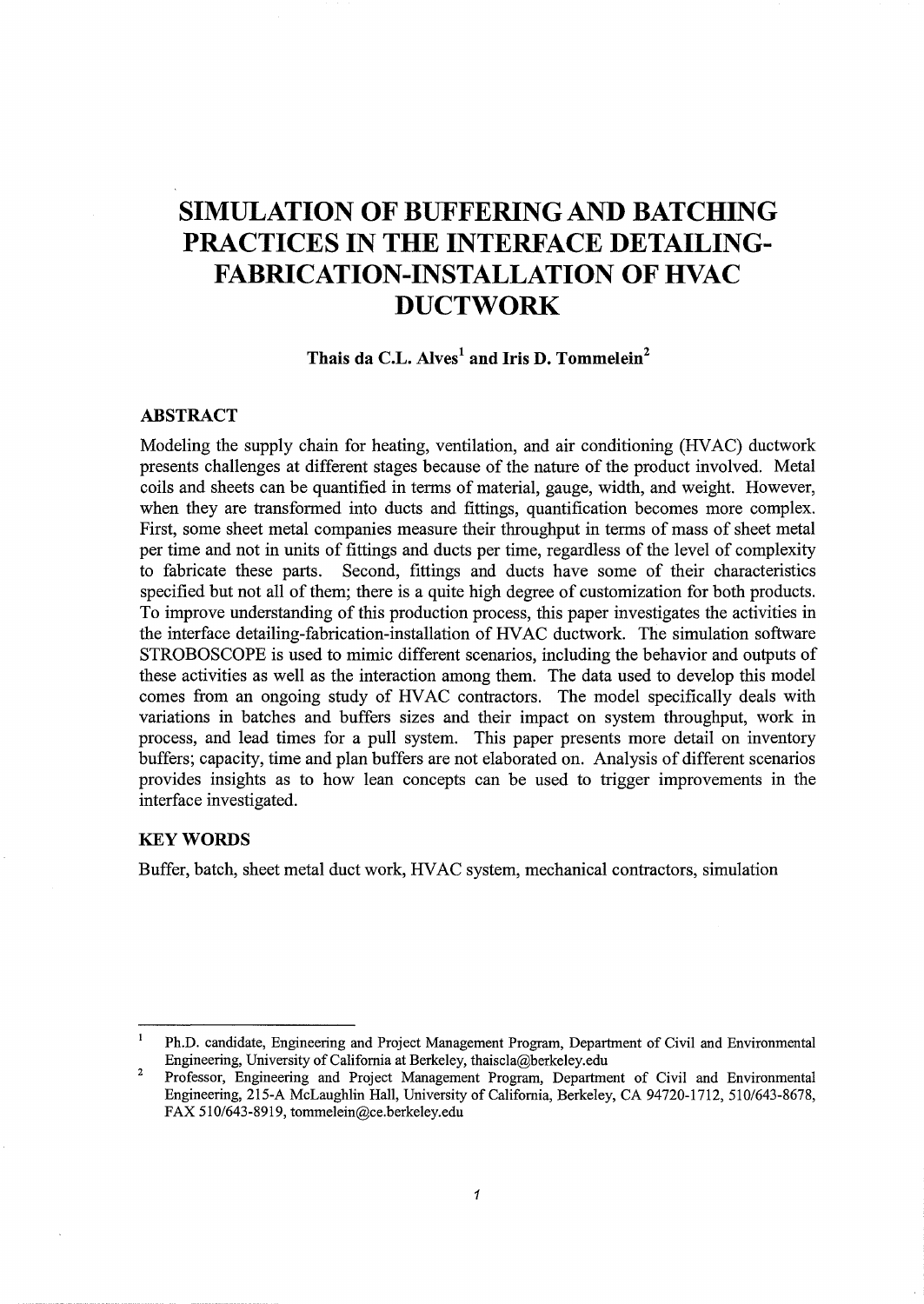#### **INTRODUCTION**

Research to date indicates interest of the research community in the study of several aspects of buffers in construction. Buffers are resource cushions, i.e., money, time, materials, space, etc., used to protect processes against variation and resource starvation. Previous studies addressed how buffers are or should be used in different types of construction projects (Howell and Ballard 1996, Horman and Kenley 1998); how buffers are generated in production systems (Tommelein 1998, Tommelein et al. 1999, Tommelein and Weissenberger 1999); and how capacity buffers can be used to reduce waste and improve project performance (Horman 2001).

The AEC industry uses several practices to keep workers, machinery, and equipment busy. Indeed, this industry is obsessed by the idea that all resources should be kept busy at all times, even when they are performing tasks that are not directly needed to advance a project. In order to achieve this, large buffers are commonly found in construction. The use of buffers in production systems stems from the desire to optimize labor and machine utilization as well as from the acknowledgement that uncertainties exist in the supply chain (e.g., Tommelein and Weissenberger 1999). However, as discussed in this paper, the use of buffers throughout a supply chain to increase its efficiency may also have unintended consequences.

The need to protect production in construction against variation in the supply chain also stems from several obstacles related to uncertainty. *"Large buffers reduce the need for reliable planning as they allow some work to get done despite uncertain flows. Large buffers allow flexibility and mask the extent of uncertainty because current planning systems fail to control work flow* (Howell and Ballard 1996, p. 41)." Therefore, the definition of buffer profiles, i.e., type, location, and size, in a supply chain is an important aspect for revealing system inefficiencies and ultimately for achieving continuous flow.

Unveiling the rationale behind the definition of buffers by construction companies and studying their impact on supply chains is the main goal of a larger research study conducted by the authors. The simulation model presented in this paper is only a part of this research. The model was built to enhance the authors' understanding of the effects buffers and batches have on the outputs and lead times of the supply chain of sheet metal ducts and fittings.

In this paper, the authors simulate the behavior of the supply chain for HVAC sheet metal ducts. Buffers and batches are explicitly modeled and their impact on the overall supply chain is discussed. Specifically, the detailing, fabrication, and installation of sheet metal ducts and fittings for HVAC systems by mechanical contractors are discussed. Mechanical contractors have multiple capabilities pertaining to HV AC, plumbing, piping, and installation of related equipment such as chillers, fans, boilers, and pumps. Design, fabrication, installation, and maintenance can all be performed by a single contractor. Thus, design-build mechanical contractors play an important role in the supply chain for HV AC systems because one single supplier may be in charge of almost the entire life cycle of the HV AC system. The study of this supply chain is relevant because researchers are able to study one single entity, i.e. the mechanical contractor, and the effects its decisions about buffers have in several stages of this supply chain.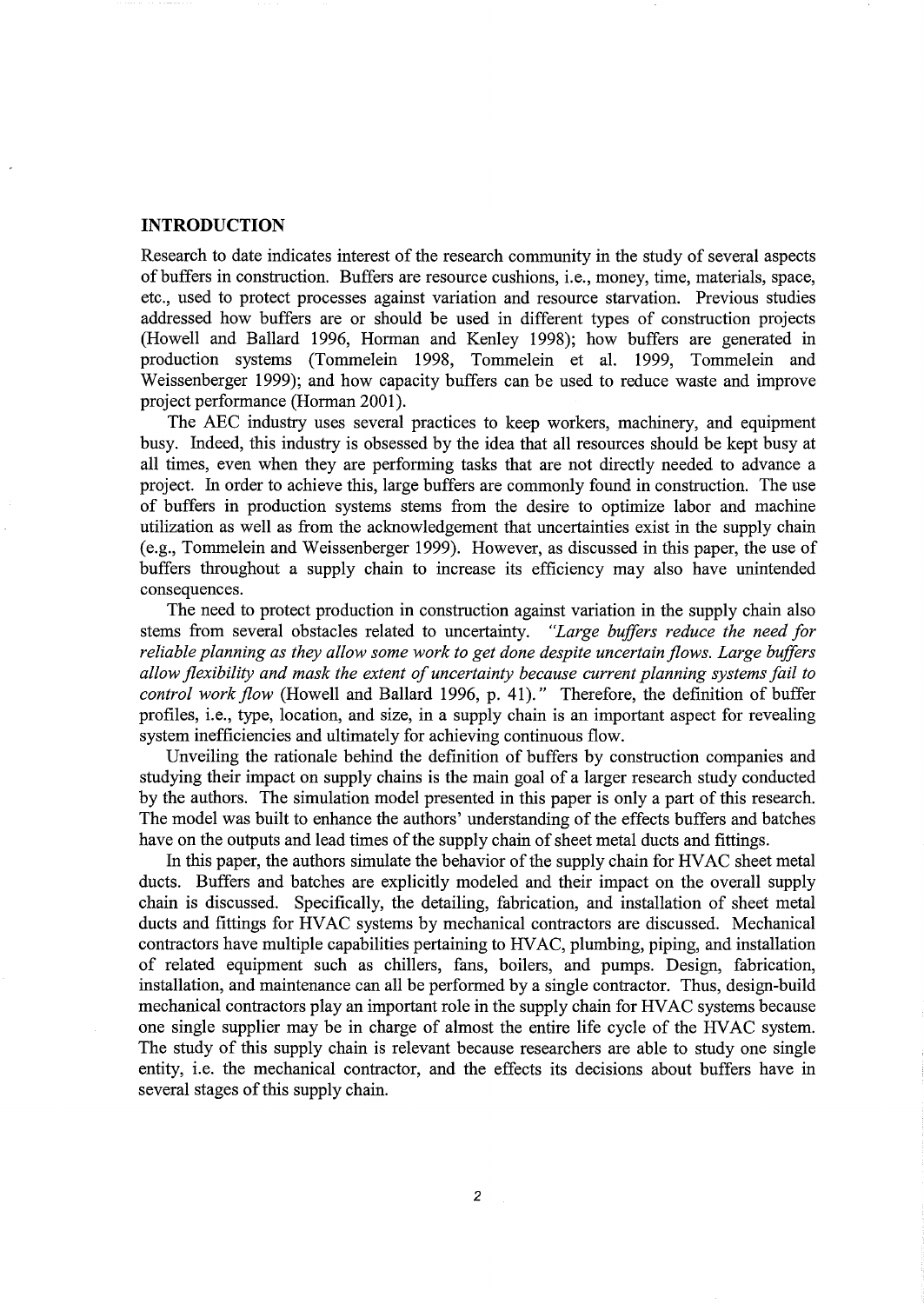#### **TYPES OF BUFFERS**

A production system has to be buffered against variability in order to avoid loss of throughput, wasted capacity, inflated cycle times, larger inventory levels, long lead times, and poor customer service (Hopp and Spearman 2000). *"While there is no question that variability will degrade performance, we have a choice of how* it *will do so. Different strategies for coping with variability make sense in different business environments.* " (Hopp and Spearman 2000, p. 295). According to Hopp and Spearman (2000, p.295), three types of buffers protect a production system against variability, namely (1) inventory, (2) capacity, and (3) time. Adopting a management perspective, Ballard and Howell (1995) introduce a forth type the plan buffer. We further elaborate on buffers in this section to help the reader understand how the main types of buffers work and what their importance is in a production system.

**1. Inventory:** Physical inventories may be categorized according to their position and purpose in a supply chain. "Raw materials, work-in-process, and finished goods are terms used to describe the position of the inventory within the production process. Buffer stocks, safety stocks, and shipping stocks are terms used to describe the purpose of the inventory" (Lean Enterprise Institute 2003).

**2. Capacity:** In construction, consideration of the environment (i.e., site access and conditions) plays a major role in defining how much capacity should be allocated to a certain project. Some units to express capacity may include number of available hours of resources (Buffa 1969) and space required to perform operations (Tommelein and Zouein 1993). Another consideration to evaluate capacity strategies is the 'make or buy' decision. If a mechanical contractor decides to outsource fabrication of the parts it is able to fabricate, it may be giving up part of the power it has in terms of process control and/or part of its profits. Conversely, outsourcing may be freeing up capital that would otherwise be committed to production.

**3. Time:** Time buffers are used in project management. Goldratt (1997) suggests that estimates for a project usually have extra time embedded in them to deal with variations. The fact is that people always use this extra time, in accordance to Parkinson's Law, which says that a task will take as long as the time allotted for it to be done. Goldratt stresses that the way time buffers are currently used is wrong: instead of being used to deal with uncertainties they are always used as a part of the time to perform a task. In Critical Chain Project Management (Goldratt 1997), time buffers are used to manage schedules. Also, the concept of float in the Critical Path Method may be seen as some sort of time buffer. It provides flexibility to define the start dates for activities, without delaying project completion.

4. Plan: Plan buffers are "inventories of workable assignments" (Ballard and Howell 1995). Plan buffers are used when the main tasks planned cannot be performed, and the crews are available to perform alternative tasks indicated in the plan buffer.

The capacity buffer is used by mechanical contractors to deal with variations in demand, and its function and implications on the supply chain are discussed in the next section. The model presented in this paper suggests that in spite of mechanical contractors using quite large capacity buffers in their fabrication shops (Alves and Tommelein 2003), managers still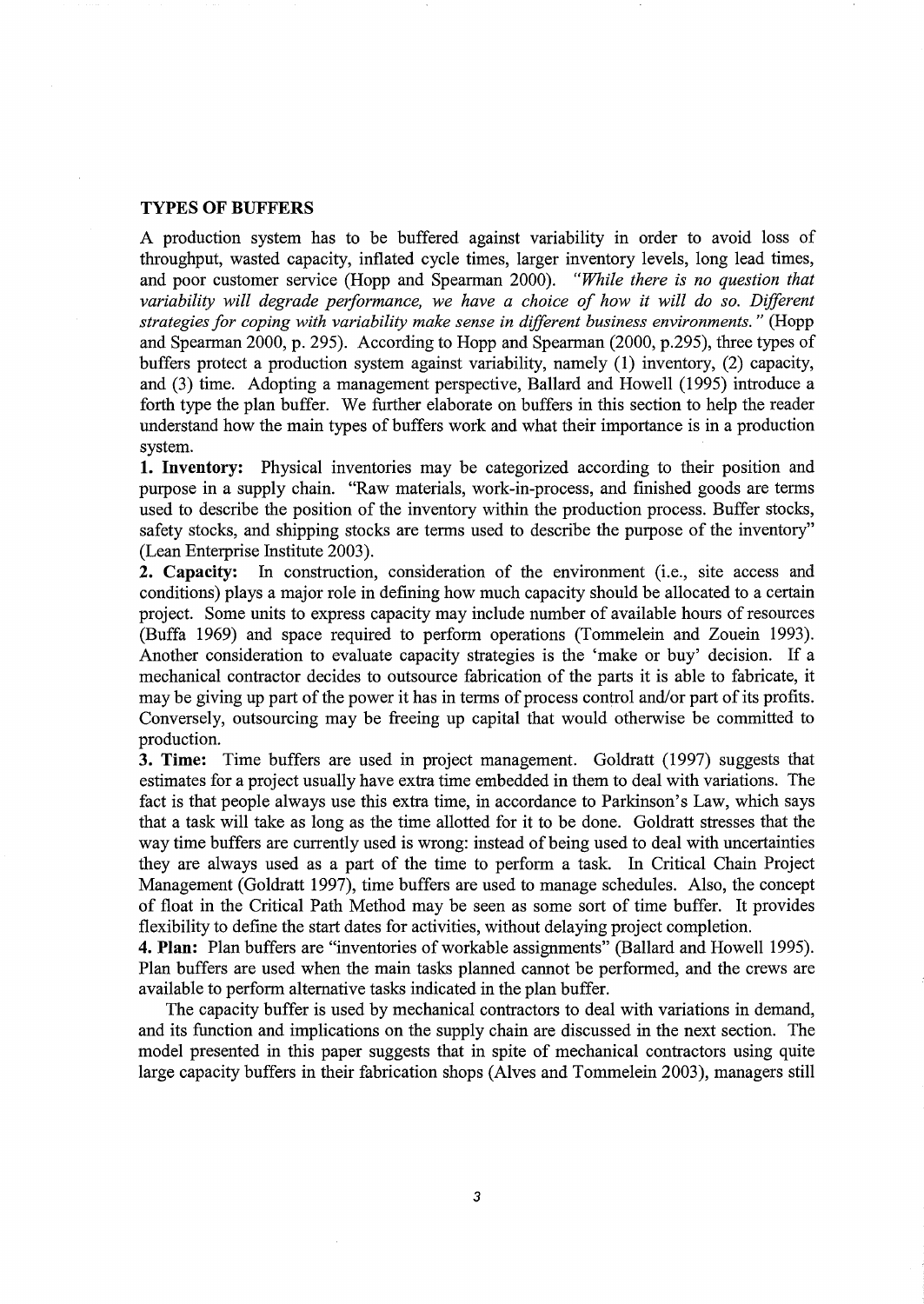buffer their tasks with inventory buffers for the sake of achieving high levels of resource utilization.

# **SUPPLY CHAIN OF SHEET METAL DUCTS AND FITTINGS**

The lack of work structuring of design and construction tasks and the use of non-valueadding ductwork documents are but two problems encountered in the interface between mechanical design and construction (Miles and Ballard 2002). These problems contribute to the difficulties project managers encounter in scheduling the mechanical crew's work and in supplying ducts and other parts from fabrication shops to the site. Therefore, managers typically plan for buffers at the interfaces between tasks to decouple operations (Howell et al. 1993).

Contractors who design, fabricate, and install sheet metal ducts and fittings for HV AC systems, deliver not only a product but also a service. This is important to note because it determines the way the supply chain for this product is set up. The products fabricated, ducts and fittings, can be stocked up, but only to a degree because ducts are made-to-order and parts are usually large, so they are difficult to store. The services (design and installation) cannot be stocked up. Parts can be assembled and tested separately but the entire work must be put together only at its final location. Moreover, the customer has a high level of input in the process; the design is custom-made according to customer's specifications and it is often allowed to change even during the construction phase to accommodate customer's needs. In distinguishing the delivery of a product from a service, Schmenner (1993, p. 16) notes: *"Frequently, the consumption of a service is nearly simultaneous with its production. Services cannot be inventoried for use later on. This fact has some serious implications for capacity choice and capacity management in a service business. (. . .) Demand irregularities place a tremendous burden on a service operation to be flexible.* "

Because mechanical contractors cannot inventory all the outputs of their work, which are part products and part services, they often rely on capacity buffers to be flexible and quickly respond to variations in demand (Alves and Tommelein 2003). The use of capacity buffers allow contractors to start the work on the fabrication based on site demand. This resembles a pull system, which is a *"system that authorizes the release of work based on system status"*  (Hopp and Spearman 2000, p. 340).

Based on the characteristics presented, one can advocate that the pull system will help to effectively manage this supply chain because its products, to a large extent, cannot be kept on inventory. Therefore, the detailing and fabrication of ducts should be triggered only when the level of uncertainty regarding the types of parts needed is minimal, the pre-requisite tasks are done, and when these parts can arrive on site and installation can proceed almost immediately.

However, the use of a pull mechanism does not preclude the use of buffers in the system. Zero inventory can be only an ideal for lean production; without work-in-process a production system has no throughput. Different production rates, levels of uncertainty, and requirements for activities require that buffers be used to assure a continuous flow of work. However, sizing the buffers between these activities is a challenge because participants in this supply chain may not be willing to share information about their production capabilities nor be able to see the impact their actions have throughout the entire supply chain, e.g., the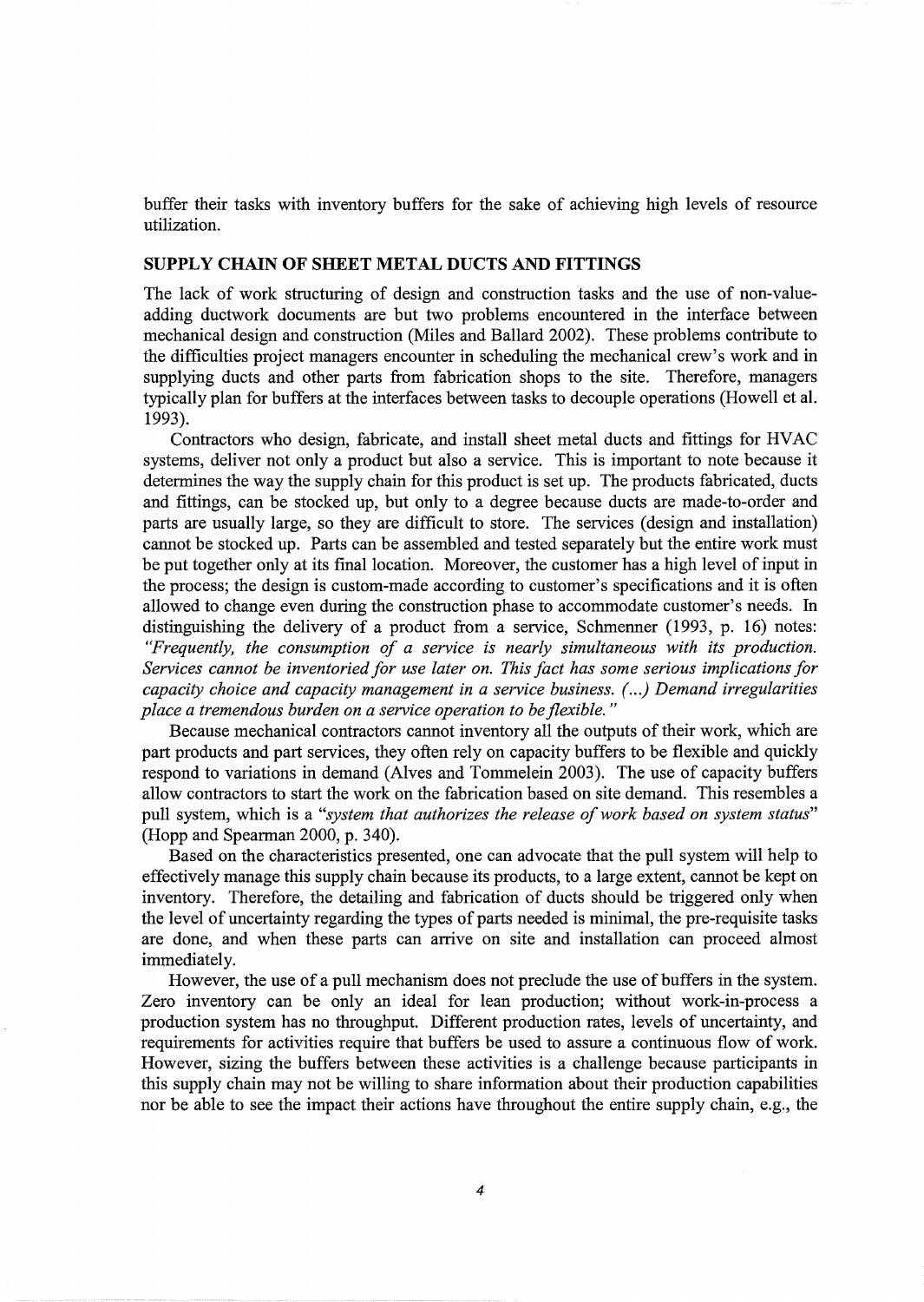beer game by Jay Forrester. This makes the modeling of the HVAC supply chain under a pull system very useful to understanding what impact pull may have in construction systems.

# SIMULATION MODEL TO MIMIC BATCH AND BUFFER ALLOCATION THROUGHOUT THE HVAC PRODUCTION SYSTEM

Waste and other problems that plague the construction industry are in part the result of local optimization efforts pursued by individual firms (Vrijhoef and Koskela 1999). This is aggravated by the lack of communication and transparency among supply chain participants in construction (Tommelein 1998). Efforts aimed at increasing transparency and the understanding of how systems work in the AEC industry are welcomed. According to Tommelein (1998, p. 287-288), "(p)articipants who can 'see' the other's needs, can better plan to accommodate them." Therefore, anticipating the problems that may hamper a project and properly preparing the production system to deal with them is likely to improve a firm's competitiveness. It may reduce the firm's operating expenses and increase its flexibility to quickly respond to changes in the environment.

The software used to model and simulate the supply chain for HVAC ducts and fittings is the STROBOSCOPE system, which *"is a programming language that represents resources as objects that have assignable, persistent, and dynamic properties; and that can actively and dynamically take into consideration the state of the simulated process"* (Martinez 1996, p. 406).

### REPRESENTATION OF HVAC SUPPLY CHAIN USING STROBOSCOPE SYMBOLS

#### Assumptions and limitations of the model

In order to develop the simulation model, the authors made simplifications and assumed some parameters based partially on interviews with mechanical contractors, and partially on the authors' own understanding of the activities represented.

The mechanical contractor's work as represented here in the supply chain for HVAC sheet metal ducts and fittings deals only with the production of ducts and fittings. Its scope of work comprises detailing ducts on site and at the fabrication shop, the fabrication of ducts in an in-house shop, and the installation of ducts and fittings on site. The work of other trades that precede the installation of HVAC ducts and fittings was not modeled in detail, even though they release work spaces so that HVAC installers can perform their work.

Durations were defined based on conversations with mechanical contractors' personnel and are represented in days. Each work day has 8 hours and a week has 5 work days; breaks, weekends, and holidays are currently not represented. Mechanical contractors may be able to work on different shifts and on weekends. Work on extra shifts would reduce parts lead times while creating extra costs related to paying the work force.

The size of buffers and the relationships between them were defined based on the authors' assumptions about the different activities represented. All parts are assumed to be equal and are detailed, fabricated, and installed on a first-in-first-out (FIFO) basis. The number of resources necessary to detail, fabricate, and install parts is the same for all parts. A relationship is assumed between buffers in the system and the activities they precede. Figure 1 shows the activities (rectangles) and the buffers (triangles) between them. Buffer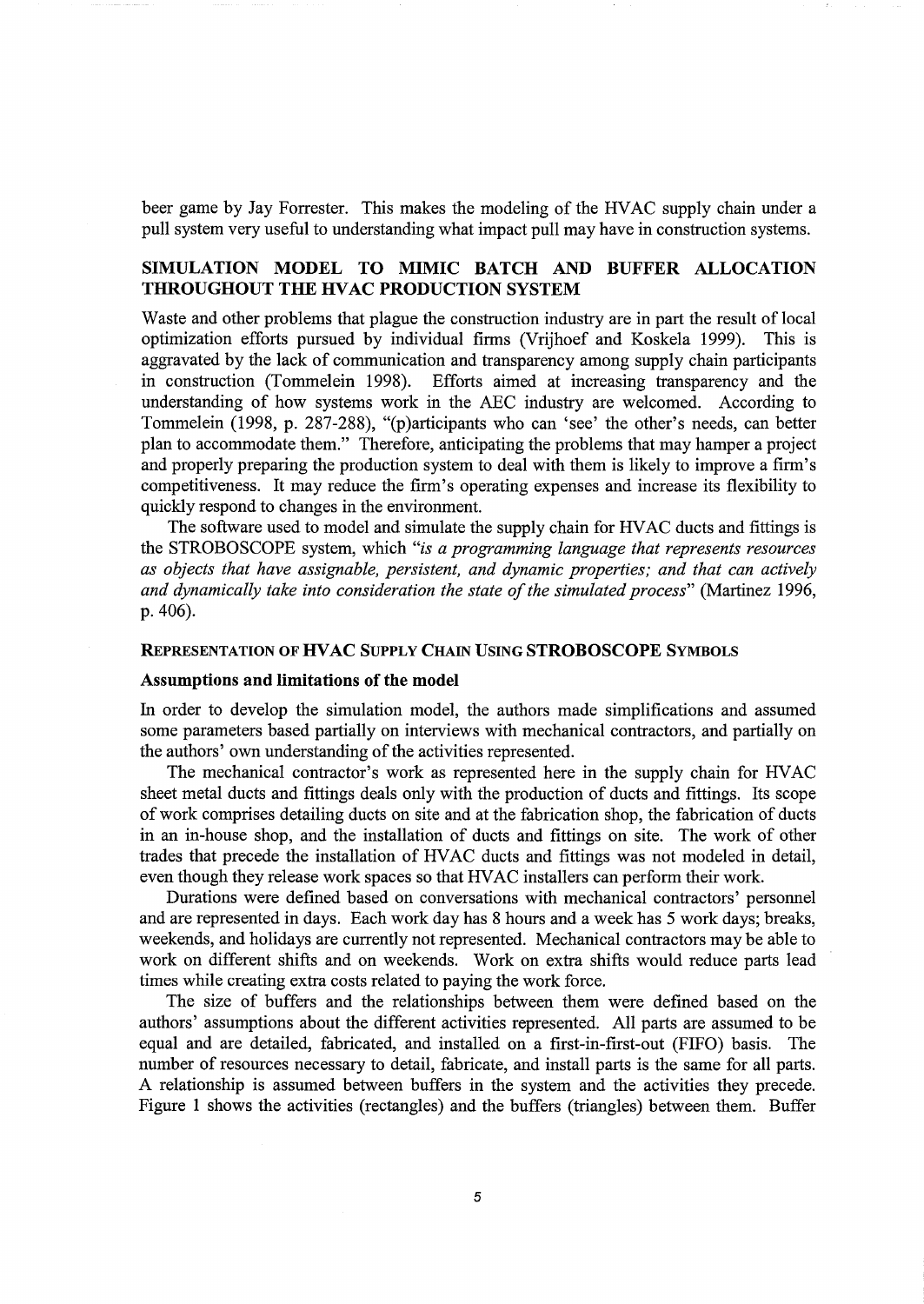size (BufSize) is a variable defined in the model that influences the amount of work-inprocess and throughput of the system as well as the lead time to install a defined number of ducts.



Figure 1: Minimum buffer sizes between activities.

For instance, between Fabricate and the Shipping of Ducts (ShipDucts), the buffer is five times the size of the 'BufSize'. This means that the shipping activity can only start after '5\*BufSize' is available. The large buffer between these two activities is intended to deal with the matching problem. The shipping activity may have to be delayed until different parts required for a certain area are put together in a single batch to be sent to the construction site on a single truck.

The buffers between the activities represented may be understood by some as hatching requirements for an activity to start. However, the activities modeled may start any time in a project; they do not have a pre-defined economic lot size of work. *"Batching means processing products in lots, rather than by the piece, and it is usually done in order to avoid incurring the cost associated with repeated setups. Buffering means accumulating several units of input to a process prior to starting that process, and it is usually done in order to maximize the processor's utilization rate or to avoid having the processor run out of inputs (to 'starve')"* (Alves and Tommelein 2003).

The sequence of activities required to detail, fabricate, and install sheet metal ducts and fittings was simplified. For instance, Bhattal (2002) developed a model that illustrates most of the activities required to fabricate a duct. Holzemer et al. (2001) analyzed in detail the material and information flows for fabrication and installation of HV AC ducts. However, in the simulation model presented herein, fabrication is represented as a single activity that bundles all the steps needed to fabricate a duct. The present model illustrates the relationships between different processes in the context of a broader supply chain and not only the fabrication process. The authors understand the significance of the fabrication process for this supply chain and they are working on a model to better describe this process.

Finally, it is assumed that the trucks used to ship ducts to the construction site can only transport at most 40 ducts per trip. Spaces, details, and ducts have a 1: 1: 1 relationship in the model, i.e., one space is used to produce one detail, which is used to fabricate one duct. The relationship between cut sheets and ducts is 1:5, i.e. one cut sheet has five ducts detailed on it.

#### **Simulation model**

Figure 2 shows the simulation model for the supply chain of sheet metal ducts for HVAC systems, including durations, amount of resources, relationships between activities, and some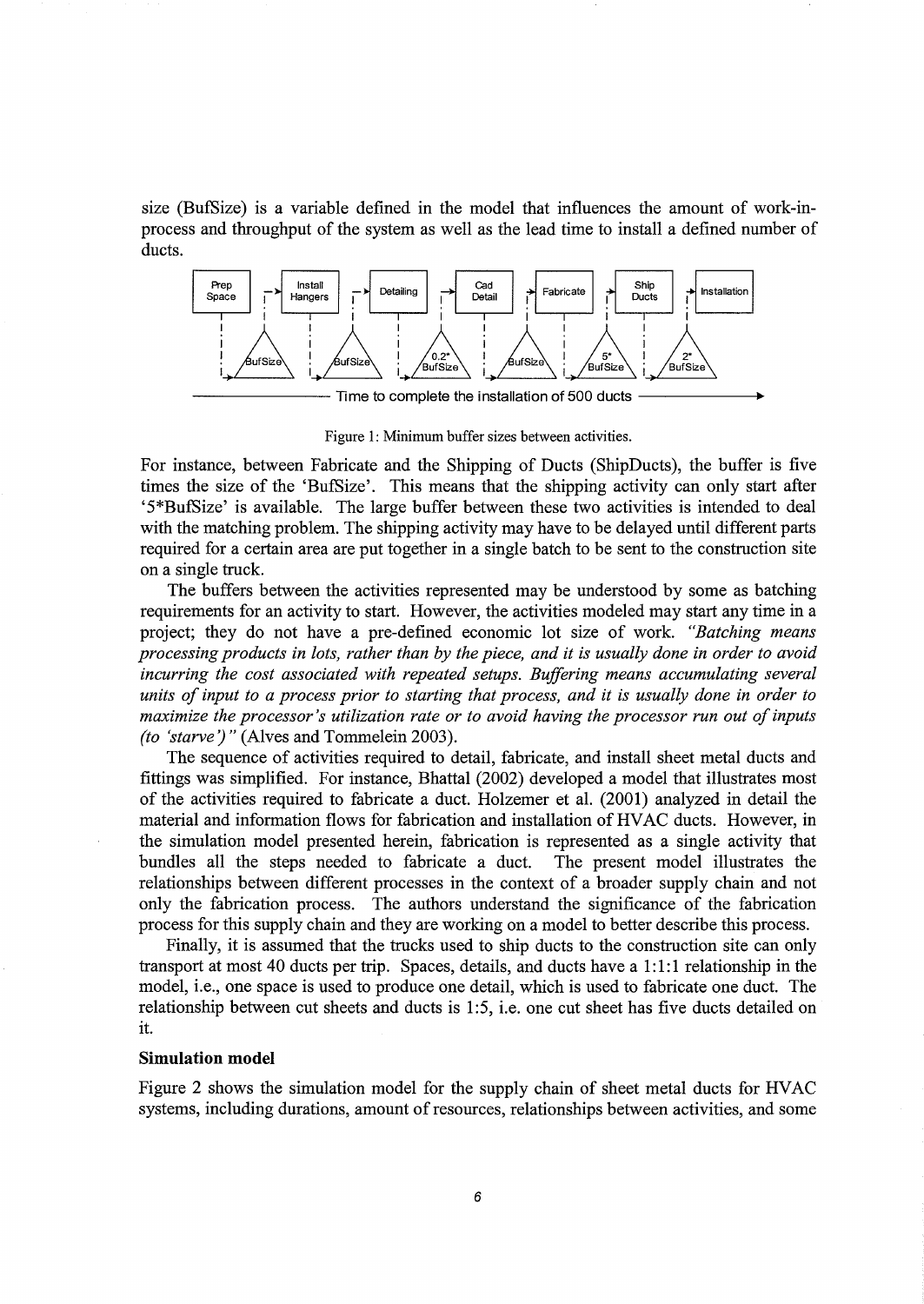commands used in the STROBOSCOPE source code. The model has five main subsystems namely (1) Site Work, (2) Preparation of Space, Site Detailing, (3) Faxing Cut Sheets, Shop Detailing, Fabrication, (4) Shipping of Ducts, and (5) Installation.

The simulation starts when the activity Preparation of Space (PrepSpace) generates 10 Ready Spaces (AReadySpace), which are work areas ready for the mechanical crews to start working. Every time this activity completes it releases to the subsequent activity 10 Ready Spaces, this number is not a function of the BufSize variable. Crews that install hangers wait until at least a BufSize of Work Spaces is available to start working, and when their work is over, they release a BufSize of Duct Paths (ADuctPath) to Detailing. Install Hangers (InstallHangers) is the activity that triggers the order for ducts. Once hangers are installed, the positions of ducts and their characteristics are defined and the site detailer (Detailer) can prepare the cut sheets that represent orders, and fax them to the fabrication shop. Five ducts are detailed on each cut sheet, which is faxed to the fabrication shop to be Detailed on CAD (CadDetail).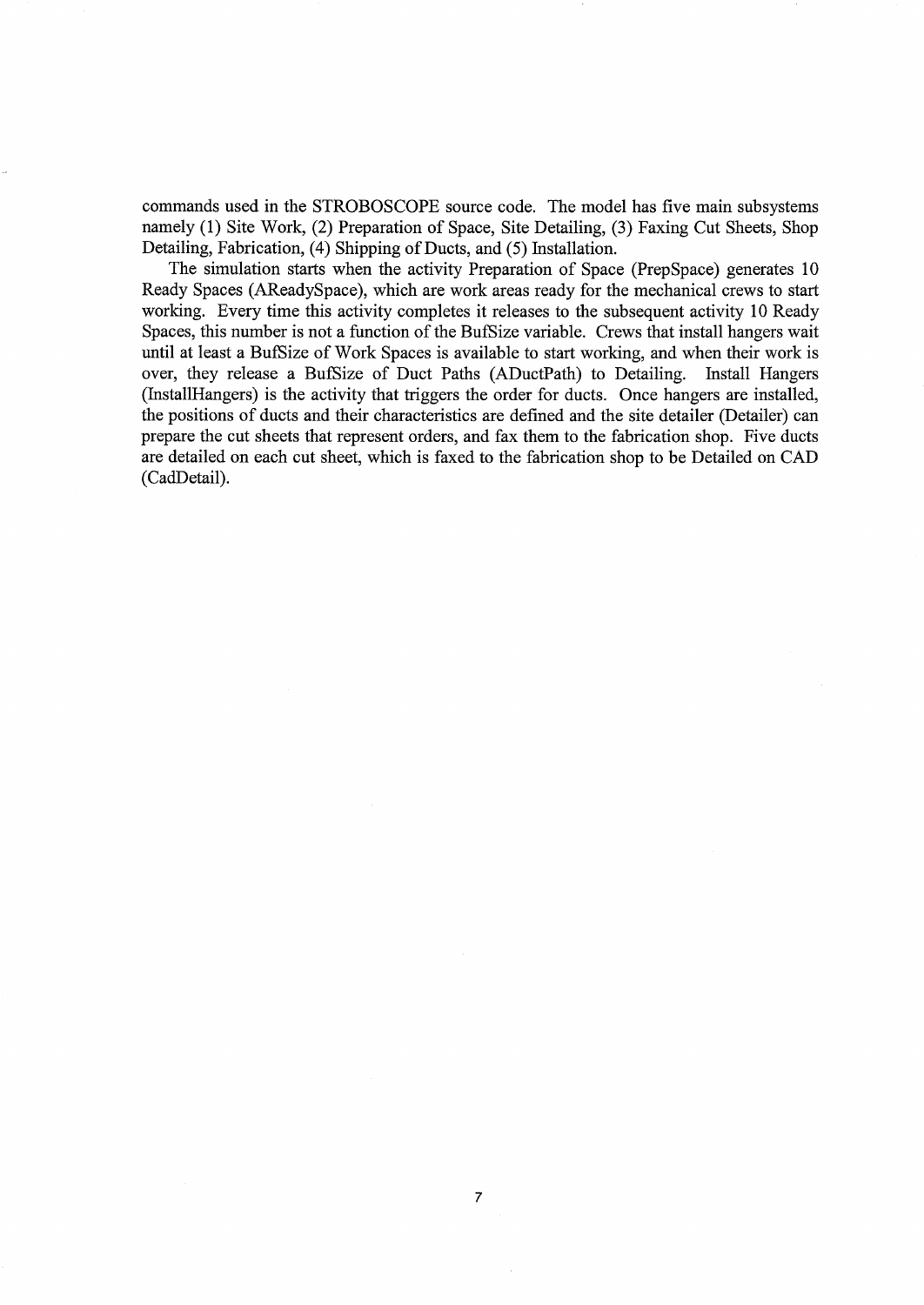

Figure 2: Simulation model for the HVAC Sheet Metal supply chain (Detailing - Fabrication - Installation).

The Shop Detailer (ShopDet) waits until 0.2\*BufSize of Cut Sheets (ACutSheet) accumulates before they can be detailed on CAD. Then, the Detailing on CAD (CadDetail) is triggered and it generates a BufSize of 3D details (ADetail3D), which is sent directly to the Fabricate activity. After ducts are fabricated, they are sent to a staging area (ShipBatch), which consolidates a number of ducts equal to 5\*BufSize before they are released to the queue that holds Ready to Ship Ducts (ReadyShip). The Shipping activity (ShipDucts) draws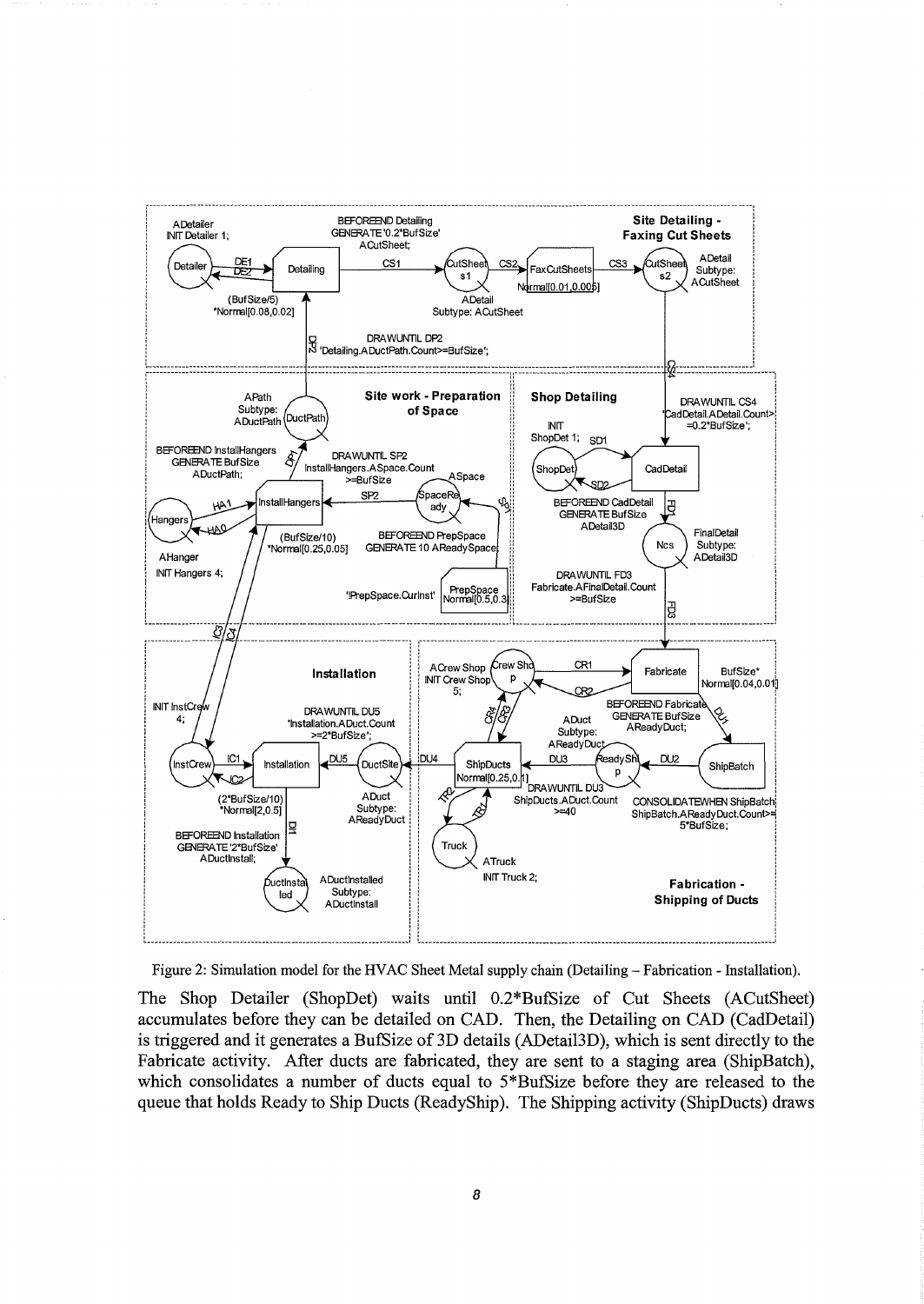ducts from the Ready to Ship Ducts queue and uses two trucks that can only transport 40 ducts per trip per truck. Finally, Installation starts only after 2\*BufSize of Ready Ducts (AReadyDuct) have accumulated on Site (DuctSite) and it generates the same number of ducts installed. These are sent to the queue that holds installed ducts (Ductlnstalled), and represent the final output of the modeled system.

# ANALYSIS OF RESULTS

The model allows for the study of variations in batches and buffers sizes and their impact on the system output, work in process, and parts lead times for a pull system. The objective of the model is to illustrate how the choice of the inventory buffer between activities impacts the system output and the parts lead times. In order to evaluate the impact the assigned buffers have on the system modeled, simulations were run with different values for BufSize, i.e., 20, 50, 100. Simulation data including the accumulated number of units throughout time (days) received by queues that succeed specific activities in the model was analyzed. Results represent the output for the installation of 500 ducts in a single simulation run. Multiple runs will be simulated at a later time in order to obtain statistical data (e.g., see Arbulu et al. 2002 for a similar study that analyzes deterministic and probabilistic models on installation of pipe supports). Table 1 shows the activities and queues analyzed.

|  |  | Table 1: Activities and queues analyzed |  |  |  |
|--|--|-----------------------------------------|--|--|--|
|--|--|-----------------------------------------|--|--|--|

| <b>Activity</b> | <b>InstallHangers</b> | Detailine  | CadDetail | Fabricate | ShipDucts | Installation  |
|-----------------|-----------------------|------------|-----------|-----------|-----------|---------------|
| Queue           | DuctPath              | CutSheets1 | Ncs       | ReadyShip | DuctSite  | DuctInstalled |

Figure 3 shows the results for a BufValue equal to 20 units. Most activities progress in a smooth fashion. However, the DuctSite and Ductlnstalled curves reveal the impact of two constraints: the maximum number of ducts transported by trucks (40 units) and the minimum number of ducts necessary to trigger the Installation activity. The combination of these two constraints and the batching activity, which occurs on ShipBatch, result on a curve that progresses on steps, and delays the final installation of ducts, which ends around day 35.

Figure 4 shows the results for a BufSize equal to 50. The accumulated number of units on each queue again shows a smooth progression for the first four queues (DuctPath, CutSheets1, Ncs, and Ready Ship). However, the impact of larger buffers required throughout the system and the impact of the batching activity amplified the difference between the curves. In two occasions, DuctSite and Ductlnstalled had to wait for more than 10 days to receive the next shipment of ducts and the next batch of ducts installed, respectively. The last batch of ducts is installed around day 40.

Figure 5 presents the results for a BufSize of 100. DuctPath, CutSheetsl, and Ncs accumulated units progress in a smooth fashion, starting around day 7. The queues ReadyShip, DuctSite, and Ductlnstalled started receiving ducts more than 25 days later, around day 35 because of the effect of batching in ShipBatch and the reduced capacity of trucks to transport ducts to the site. On time 35, we observe that 500 ducts were available in ReadyShip to be shipped to the construction site, but trucks can only transport 40 ducts. Therefore, the content of DuctSite grows in a steep fashion between time 35 and 40. Finally,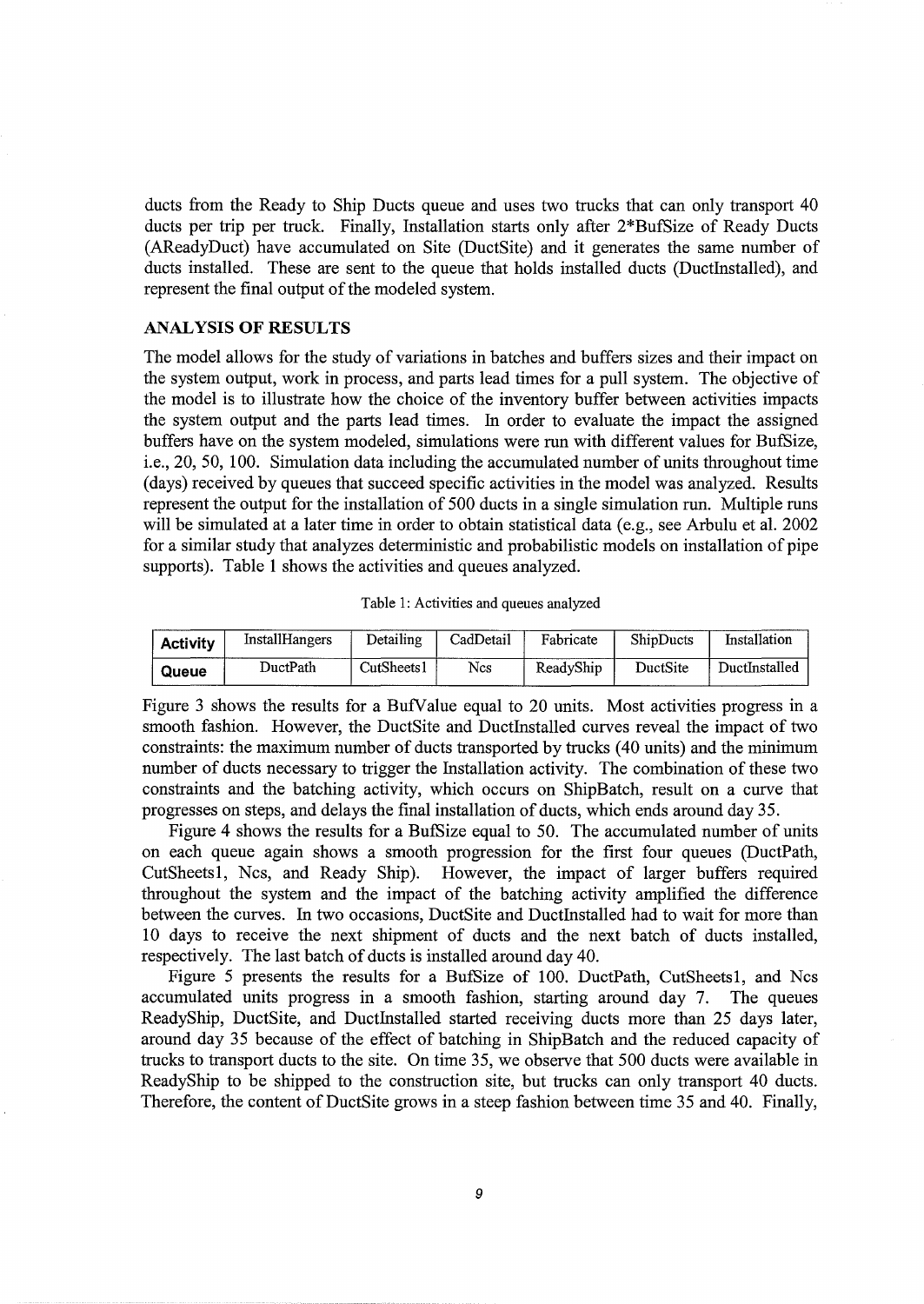the installation of ducts starts only after a buffer of 200 ducts is available, after day 35 and the installation of the 500 ducts ends around day 60.



Figure 3: Units produced vs. time, for selected activities in the model- BufSize = 20 units



Figure 4: Units produced vs. time, for selected activities in the model  $-$  BufSize  $=$  50 units



Figure 5: Units produced vs. time, for selected activities in the model - BufSize = 100 units

### **DISCUSSION**

Varying the BufSize variable directly impacts the time it takes for the first group of ducts to be installed on site. Table 2 shows the time the first and the last batch of each product, in each of the queues evaluated, was created for different values of BufSize.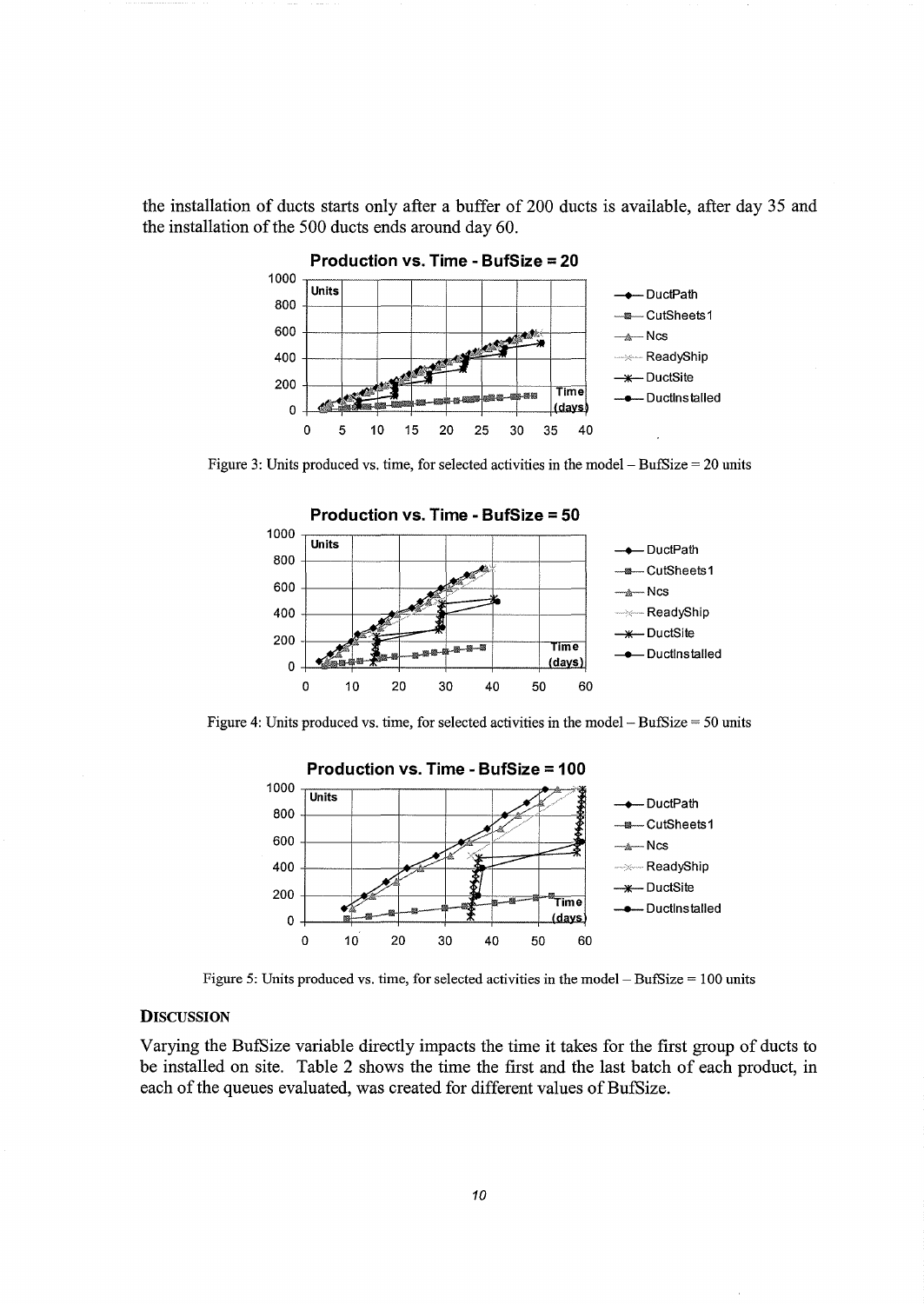|                                |                                                                                                                                                                                                                                               | BufSize = $20$ |                        | BufSize = $50$                     |              | BufSize = $100$ |                             |
|--------------------------------|-----------------------------------------------------------------------------------------------------------------------------------------------------------------------------------------------------------------------------------------------|----------------|------------------------|------------------------------------|--------------|-----------------|-----------------------------|
| Event                          | Product                                                                                                                                                                                                                                       | <b>SimTime</b> | <b>Units</b>           | <b>SimTime</b>                     | <b>Units</b> | <b>SimTime</b>  | <b>Units</b>                |
|                                |                                                                                                                                                                                                                                               | (days)         |                        | (days)                             |              | (days)          |                             |
| First                          | Path                                                                                                                                                                                                                                          | 2              | 20                     | 2.99                               | 50           | 8.34            | 100                         |
| Last                           | Path                                                                                                                                                                                                                                          | 32.27          | 600                    | 37.68                              | 750          | 51.43           | 1000                        |
| First                          | Detail                                                                                                                                                                                                                                        | 2.33           | 4                      | 4.13                               | 10           | 9.21            | 20                          |
| Last                           | Detail                                                                                                                                                                                                                                        | 32.6           | 120                    | 38.07                              | 150          | 52.97           | 200                         |
| First                          | CAD detail                                                                                                                                                                                                                                    | 2.59           | $20\,$                 | 4.71                               | 50           | 10.22           | 100                         |
| Last                           | CAD detail                                                                                                                                                                                                                                    | 32.82          | 600                    | 38.46                              | 750          | 53.9            | 1000                        |
| First                          | Fabricated duct                                                                                                                                                                                                                               | 7.02           | 100                    | 14.23                              | 250          | 35.33           | 500                         |
| Last                           | Fabricated duct                                                                                                                                                                                                                               | 33.3           | 600                    | 40.11                              | 750          | 57.95           | 1000                        |
| First                          | Shipped duct                                                                                                                                                                                                                                  | 7.24           | 40                     | 14.49                              | 40           | 35.42           | 40                          |
| Last                           | Shipped duct                                                                                                                                                                                                                                  | 33.48          | 520                    | 40.29                              | 520          | 59.36           | 1000                        |
| First                          | Installed duct                                                                                                                                                                                                                                | 7.51           | 40                     | 15.32                              | 100          | 37.17           | 200                         |
| Last<br><b>APPROVED STATES</b> | Installed duct<br>$P_1$ and $P_2$ is the set of $P_1$ and $P_2$ is the set of $P_1$ and $P_2$ and $P_3$ and $P_4$ and $P_5$ and $P_6$ and $P_7$ and $P_8$ and $P_9$ and $P_9$ and $P_9$ and $P_9$ and $P_9$ and $P_9$ and $P_9$ and $P_9$ and | 33.74          | 520*<br>$1.00 \pm 1.0$ | 41.04<br>$1.1 - 11.1 - 1.1 - 1.11$ | $500*$       | 59.37           | $600*$<br>1.11.77.001.73.24 |

Table 2: Simulation time and units produced for different values of the variable BufSize.

Final numbers for the last batch of installed ducts differ because the model collects output data according to the variable BufSize and its impact on the system's activities, and because of the termination condition for the simulation. The simulation runs until the activity Installation has finished and delivered a number of ducts that is equal or greater than 500.

Table 2 reveals that the time the first batch of 20 units of path, for BufSize  $= 20$ , took to become installed ducts was about 5.5 days. In other words, the first 20 ducts were ordered on day 2 and were installed on site on day 7.5, resulting in a lead time of 5.5 days. In the second scenario when BufSize  $= 50$ , at time 2.99 the first 50 ducts were ordered, and they were installed more than 10 days later, on time 15.32. For BufSize =  $100$ , the first 100 ducts were ordered on time 8.34 and installed on time 37.17.

The influence of the hatching after the ShipBatch consolidator is illustrated in Table 2 (gray lines) by the difference between the time the first batch of CAD detail is prepared and the time the first group of fabricated ducts is available to be shipped to the site. The higher the BufSize value the longer it takes for the batch to be assembled and released to the next activity. This means that if managers try to pull on their supply chain, but the size of buffers between activities is too large, some advantages of the pull system are lost. In this case, the supply chain loses its capacity to quickly respond to variations in demand because buffers between activities are too large. This also amplifies the importance of first reducing the level of uncertainty related to activities so that buffers can be reduced and the whole system can be more effective.

Finally, the time it took for the model to install 500 ducts grows as the BufSize variable grows. This is illustrated on the last line of Table 2. Some people may think that increasing buffer sizes will improve system performance and increase system reliability. However, while attempting this, they are in fact sacrificing the system's lead times and increasing the levels of work in process throughout the system.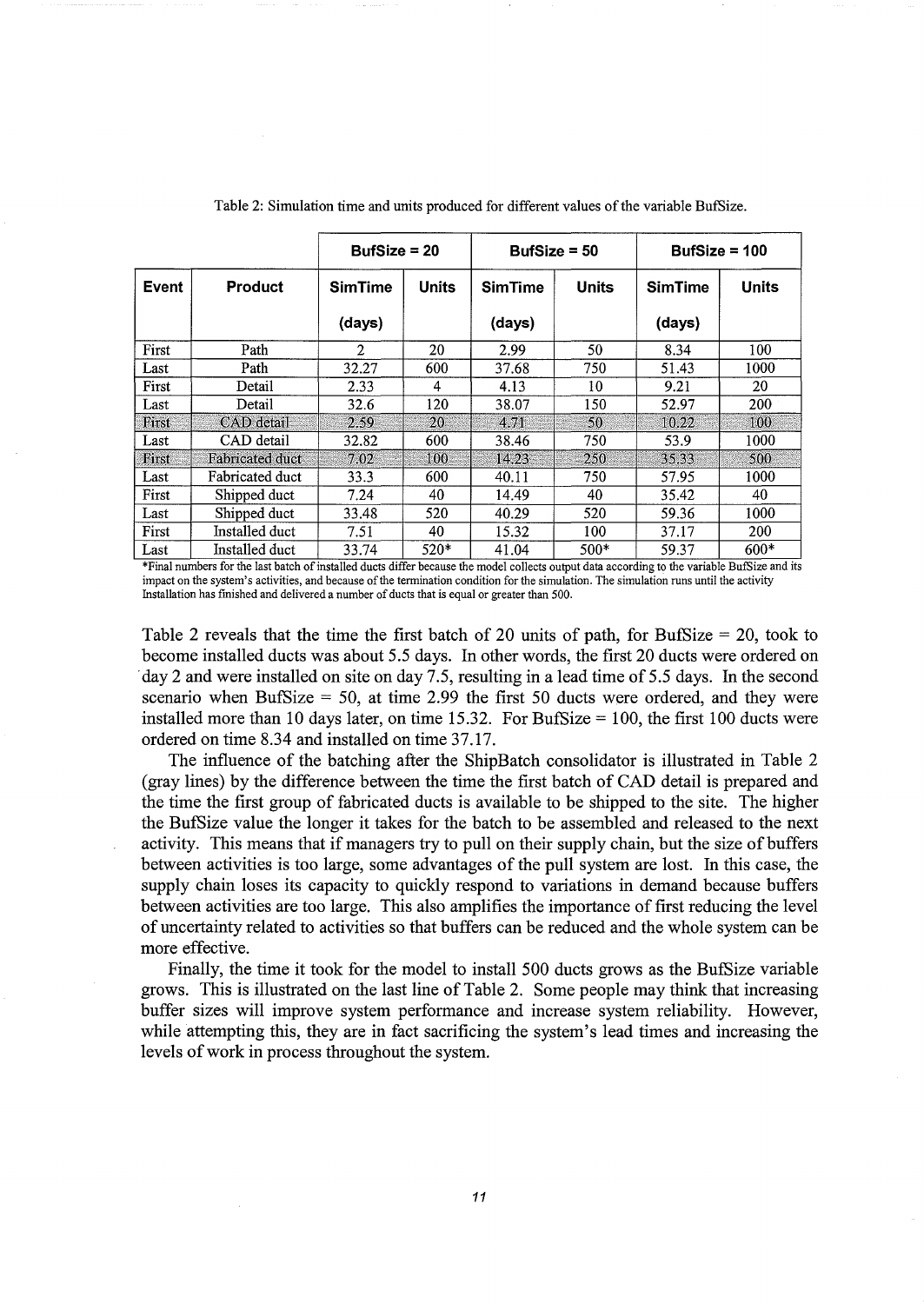## **CONCLUSIONS**

The model presented here is work in progress. As simple as it is today, it documents interactions between stakeholders and activities in the supply chain and reveals how the definition of buffers and batch sizes impacts the system's outputs and lead times. The authors did not yet investigate the effects of allocation of capacity, time, and plan buffers in this model. The different values assumed by the variable BufSize alter the physical inventory buffers and the production rates to reflect an increase on the number of units turned out by each activity.

The increase in the variable BufSize in this supply chain reflects a desire to have larger buffers to deal with the level of uncertainty participants face on their work as part of a supply chain. Simulation results reveal that if supply chain participants need large piles of inventory between activities, lead times and work in process increase and the system's throughput decreases. Thus, contractors are sacrificing lead times and inventory levels in their systems by trying to improve the reliability of their systems using this approach. The implementation of a pull system fails with an inadequate definition of buffer's profiles.

Based on the model presented, the authors want to emphasize the important role mechanical contractors can play in improving the performance of the supply chain for sheet metal ducts. They are in charge of several consecutive steps in this supply chain and may be able of reap benefits from the better buffer management.

#### **ACKNOWLEDGEMENTS**

Thanks are due to Coordenação de Aperfeiçoamento de Pessoal de Nível Superior (CAPES) and the Brazilian Government for sponsoring the studies of Thais da C.L. Alves at the University of California at Berkeley. Any opinions, findings, conclusions, or Any opinions, findings, conclusions, or recommendations expressed in this report are those of the authors and do not necessarily reflect the views of CAPES. We are also grateful for the time we were allowed to spend on shop floors and talking to practitioners at various companies involved in the production of sheet metal products. The authors also would like to thank Konstantin Dragov for his valuable inputs on this paper.

#### **REFERENCES**

- Alves, T.C.L. and Tommelein, I.D. (2003) "Buffering and Batching Practices in the HVAC Industry." *Proc. Eleventh Annual Conference of the International Group for Lean Construction* (IGLC-11), 22-24 July, Virginia Tech, held in Blacksburg, VA, USA.
- Arbulu, R.J., Tommelein, I.D., Walsh, K.D., and Hershauer, J.C. (2002). "Contributors to Lead Time in Construction Supply Chains: Case of Pipe Supports Used in Power Plants." *Proc. Winter Simulation Conference 2002* (WSC02), Exploring New Frontiers, December 8-11, San Diego, California, pp. 1745-1751.
- Ballard, G. and Howell, G. (1995) "Toward Construction JIT." *Proc. 1995 ARCOM Conference,* Association of Researchers in Construction Management, Sheffield, England.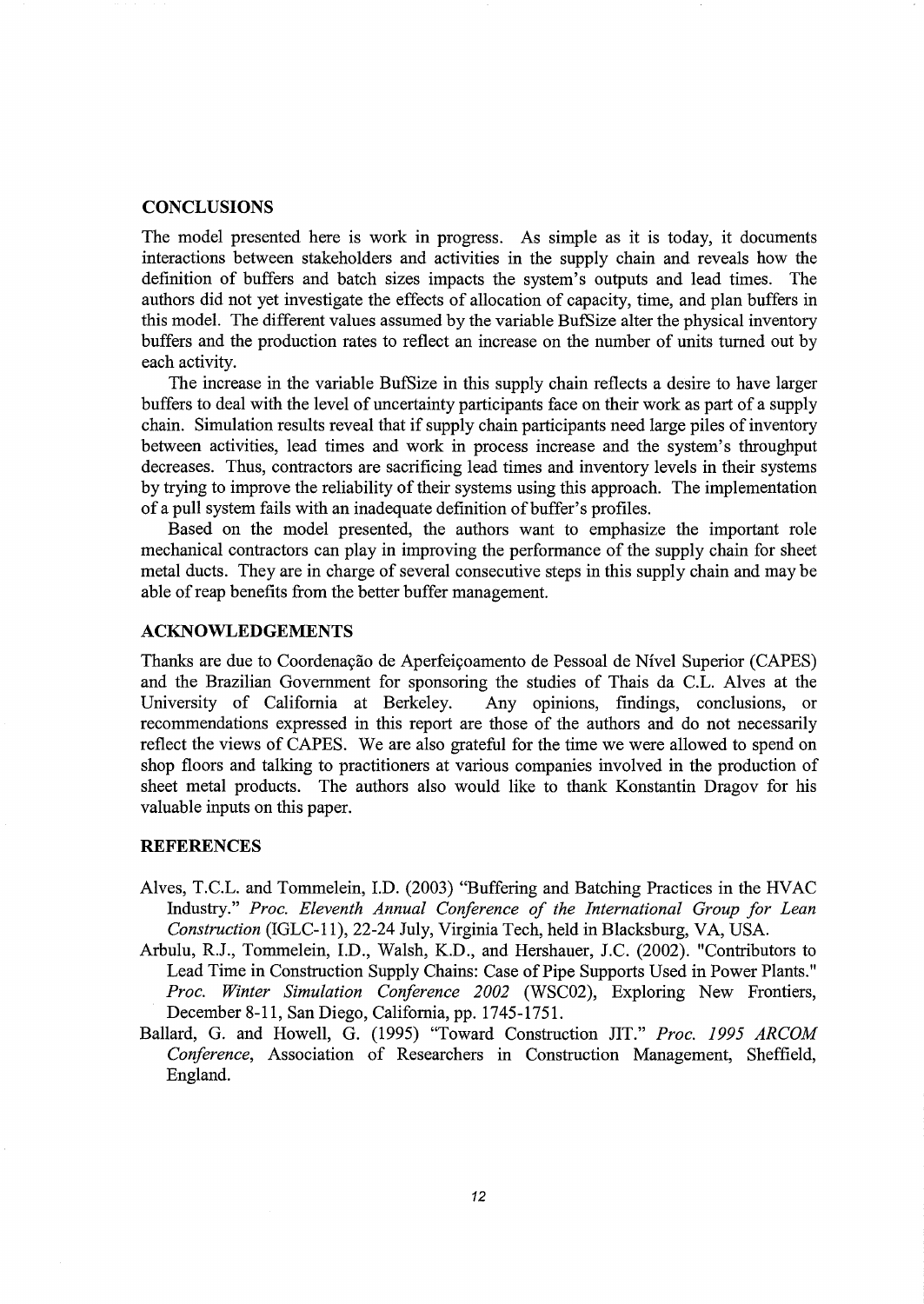- Bhattal, N. (2002) *Process Simulation for Fabrication of HVAC Rectangular Ductwork Fittings.* Master of Engineering Report, Constr. Engrg. and Mgmt. Program, Civil and Envir. Engrg. Dept., Univ. of California, Berkeley, CA
- Buffa, E.S. (1969) *Modern Production Management.* 3rd Edition. John Willey and Sons, Inc.: New York. 795pp
- Goldratt, E.M. (1997) *Critical Chain.* The North River Press: Great Barrington, MA. 246pp.
- Holzemer, M., Tommelein, J.D. and Lin, S.L. (2000). "Materials and Information Flows for HV AC Ductwork Fabrication and Site Installation." *Proc. Eighth Annual Conference of the International Group for Lean Construction* (IGLC-8), 17-19 July, held in Brighton, UK.
- Horman, M. and Kenley, R. (1998) "Process Dynamics: Identifying a Strategy for the Deployment of Buffers in Building Project." *International Journal of Logistics: Research and Applications,* 1 (3), 221-237.
- Horman, M.J. (2001) "Modeling the Effects of Lean Capacity Strategies on Project Performance." *Proc. Ninth Annual Conference of the International Group for Lean Construction* (IGLC-9), 6-8 August, held in Singapore.
- Hopp, W.J. and Spearman, M.L. (2000) *Factory Physics.* Second Edition. McGraw-Hill International Editions, Boston, 698 pp. (First Edition 1996)
- Howell, G.A. and Ballard, H.G. (1996) *Managing uncertainty in the piping process.* RR47- 13, Construction Industry Institute, Univ. ofTexas, Austin, TX, September, 103pp
- Howell, G.A., Laufer, A., and Ballard, G. (1993) "Interaction between Sub-cycles: One Key to Improved Methods." *Journal of Construction Engineering and Management,* ASCE, 119 (4) 714-728
- Lean Enterprise Institute (2003) *Lean Lexicon: a Graphical Glossary for Lean Thinkers.*  Version 1.0, January 2003. The Lean Enterprise Institute: Brookline, MA. 98pp.
- Martinez, J.C. (1996). *STROBOSCOPE: State and Resource Based Simulation of Construction Processes.* Ph.D. Dissertation, Department of Civil and Environmental Engineering, University of Michigan, Ann Arbor, MI, 518 pp.
- Miles, R.S. and Ballard G. (2002) "Problems in the Interface Between Mechanical Design and Construction: a Research Proposal." J. *of Construction Research,* 3 (1) 83-95, World Scientific Publishing Company.
- Schmenner, R.W. (1993) *Production/Operations Management.* Englewood Cliffs, N.J.: Prentice Hall, 825 pp.
- Tommelein, J.D. (1998) "Pull-driven Scheduling for Pipe-spool Installation: Simulation of a Lean Construction Technique." ASCE, *Journal of Construction Engineering and Management,* 124 (4) 279-288
- Tommelein, J.D., Riley, D.R., and Howell, G.A. (1999) "Parade Game: Impact on Work Flow Variability on Trade Performance." ASCE, *Journal of Construction Engineering and Management,* ASCE, 125 (5) 304-310
- Tommelein, J.D. and Weissenberger, M. (1999). "More Just-in-Time: Location of Buffers in Structural Steel Supply and Construction Processes." in Tommelein, J.D. (editor), *Proc. Seventh Annual Conference of the International Group for Lean Construction (IGLC-7),* 26-28 July, held in Berkeley, CA, USA, 109-120.